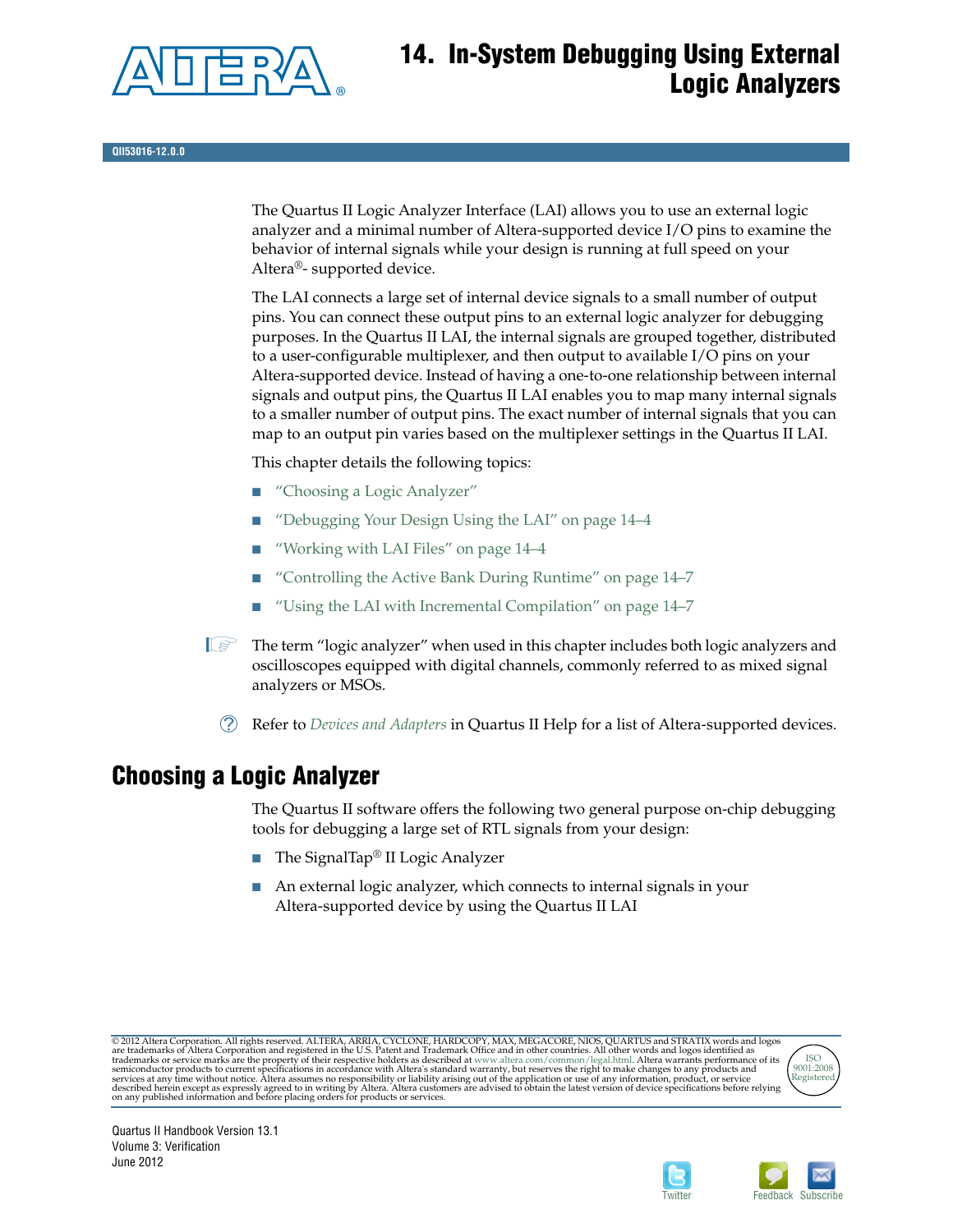[Table 14–1](#page-1-0) describes the advantages of each debugging tool.

<span id="page-1-0"></span>

|  |  |  |  |  |  |  | Table 14–1. Comparing the SignalTap II Logic Analyzer with the Logic Analyzer Interface |
|--|--|--|--|--|--|--|-----------------------------------------------------------------------------------------|
|--|--|--|--|--|--|--|-----------------------------------------------------------------------------------------|

| <b>Feature and Description</b>                                                                                                                                                                                                                                                                                | <b>Logic</b><br><b>Analyzer</b><br><b>Interface</b> | SignalTap II<br><b>Logic</b><br><b>Analyzer</b> |
|---------------------------------------------------------------------------------------------------------------------------------------------------------------------------------------------------------------------------------------------------------------------------------------------------------------|-----------------------------------------------------|-------------------------------------------------|
| <b>Sample Depth</b>                                                                                                                                                                                                                                                                                           |                                                     |                                                 |
| You have access to a wider sample depth with an external logic analyzer. In the<br>SignalTap II Logic Analyzer, the maximum sample depth is set to 128 Kb, which is a device<br>constraint. However, with an external logic analyzer, there are no device constraints,<br>providing you a wider sample depth. |                                                     |                                                 |
| <b>Debugging Timing Issues</b>                                                                                                                                                                                                                                                                                |                                                     |                                                 |
| Using an external logic analyzer provides you with access to a "timing" mode, which<br>enables you to debug combined streams of data.                                                                                                                                                                         |                                                     |                                                 |
| <b>Performance</b>                                                                                                                                                                                                                                                                                            |                                                     |                                                 |
| You frequently have limited routing resources available to place and route when you use<br>the SignalTap II Logic Analyzer with your design. An external logic analyzer adds minimal<br>logic, which removes resource limits on place-and-route.                                                              |                                                     |                                                 |
| <b>Triggering Capability</b>                                                                                                                                                                                                                                                                                  |                                                     |                                                 |
| The SignalTap II Logic Analyzer offers triggering capabilities that are comparable to<br>external logic analyzers.                                                                                                                                                                                            |                                                     |                                                 |
| <b>Use of Output Pins</b>                                                                                                                                                                                                                                                                                     |                                                     |                                                 |
| Using the SignalTap II Logic Analyzer, no additional output pins are required. Using an<br>external logic analyzer requires the use of additional output pins.                                                                                                                                                |                                                     |                                                 |
| <b>Acquisition Speed</b>                                                                                                                                                                                                                                                                                      |                                                     |                                                 |
| With the SignalTap II Logic Analyzer, you can acquire data at speeds of over 200 MHz. You<br>can achieve the same acquisition speeds with an external logic analyzer; however, you<br>must consider signal integrity issues.                                                                                  |                                                     |                                                 |

**Follow** The Quartus II software offers a portfolio of on-chip debugging tools. For an overview and comparison of all tools available in the Quartus II software on-chip debugging tool suite, refer to *[Section V. In-System Debugging](http://www.altera.com/literature/hb/qts/qts_qii5v3_05.pdf)* in volume 3 of the *Quartus II Handbook*.

#### **Required Components**

You must have the following components to perform analysis using the Quartus II LAI:

- The Quartus II software starting with version 5.1 and later
- The device under test
- An external logic analyzer
- An Altera communications cable
- A cable to connect the Altera-supported device to the external logic analyzer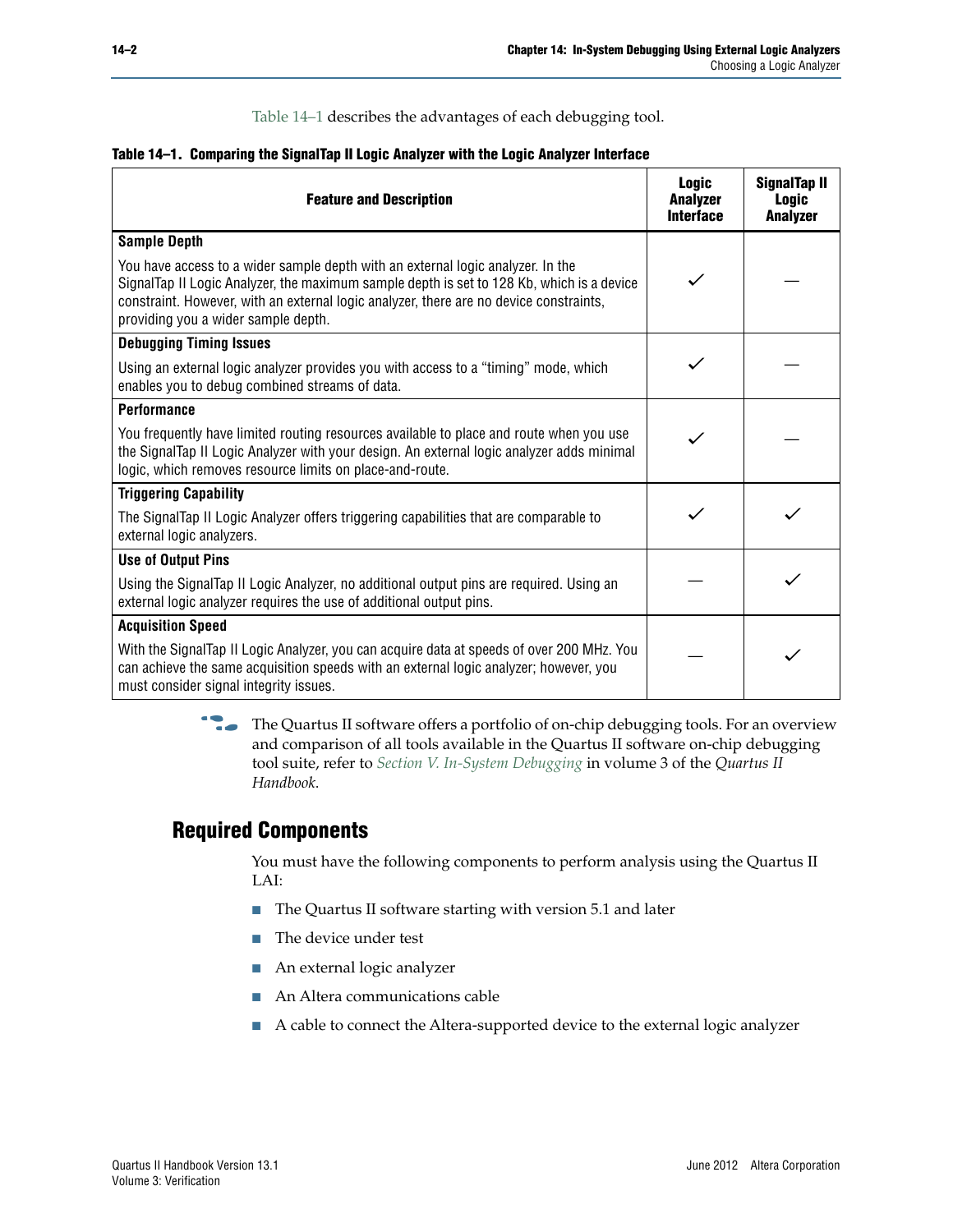[Figure 14–1](#page-2-0) shows the LAI and the hardware setup.

<span id="page-2-0"></span>



#### **Notes to [Figure 14–1](#page-2-0):**

- (1) Configuration and control of the LAI using a computer loaded with the Quartus II software via the JTAG port.
- (2) Configuration and control of the LAI using a third-party vendor logic analyzer via the JTAG port. Support varies by vendor.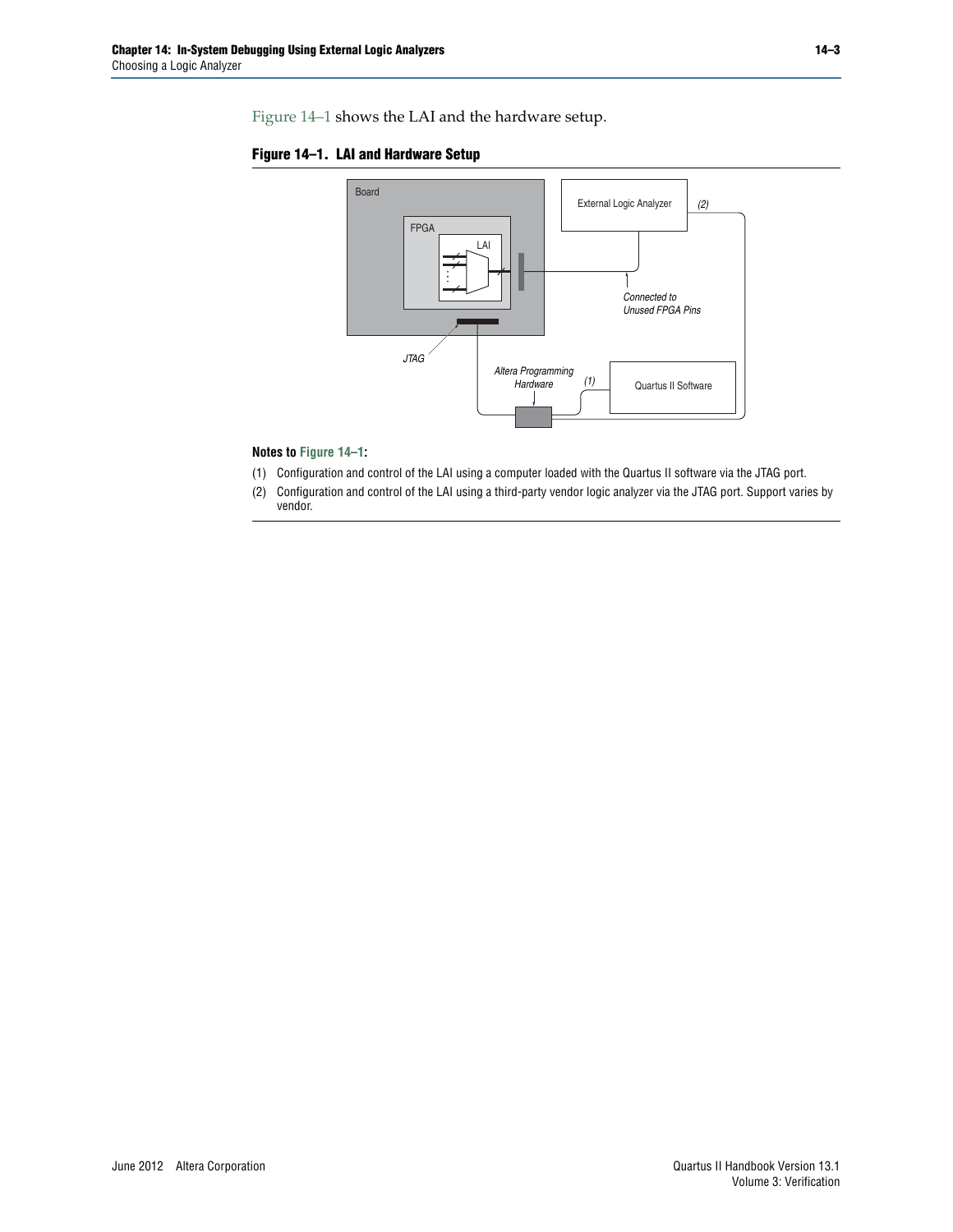## <span id="page-3-1"></span>**Debugging Your Design Using the LAI**

[Figure 14–2](#page-3-2) shows the steps you must follow to debug your design with the Quartus II LAI.

#### <span id="page-3-2"></span>**Figure 14–2. LAI and Hardware Setup**



**Notes to [Figure 14–1](#page-2-0):**

- (1) Configuration and control of the LAI using a computer loaded with the Quartus II software via the JTAG port.
- (2) Configuration and control of the LAI using a third-party vendor logic analyzer via the JTAG port. Support varies by vendor.

## <span id="page-3-0"></span>**Working with LAI Files**

The **.lai** file stores the configuration of an LAI instance. The **.lai** file opens in the LAI editor. The editor allows you to group multiple internal signals to a set of external pins. The configuration parameters are described in the following sections.

h To create a new **.lai** file or open an existing **.lai** file, refer to *[Setting Up the Logic](http://quartushelp.altera.com/current/master.htm#mergedProjects/program/lai/lai_pro_setup_lai.htm) [Analyzer Interface](http://quartushelp.altera.com/current/master.htm#mergedProjects/program/lai/lai_pro_setup_lai.htm)* in Quartus II Help.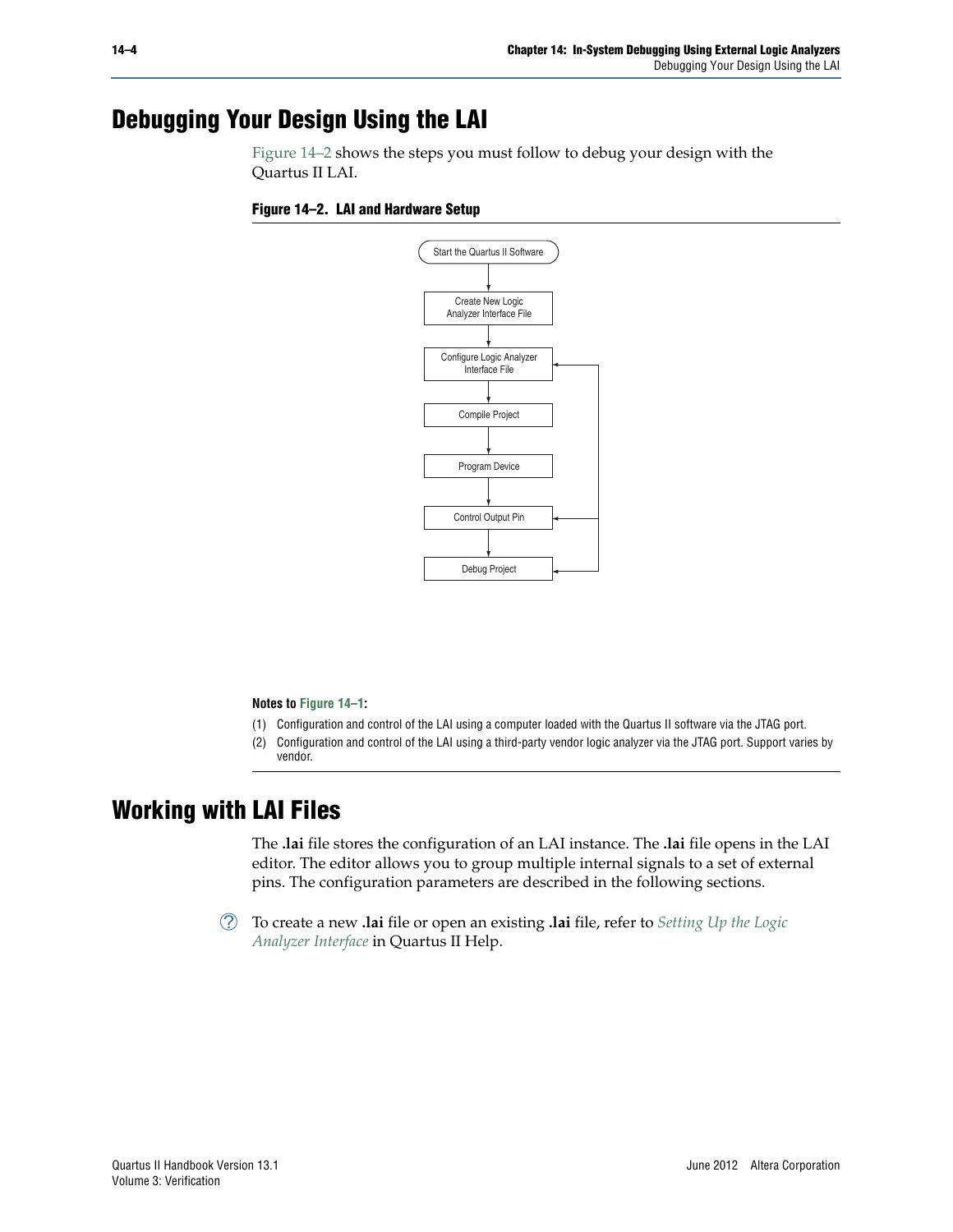#### **Configuring the File Core Parameters**

After you create the **.lai** file, you must configure the **.lai** file core parameters by clicking on the **Setup View** list, and then selecting **Core Parameters**. [Table 14–2](#page-4-0) lists the **.lai** file core parameters.

<span id="page-4-0"></span>**Table 14–2. LAI File Core Parameters**

| <b>Parameter</b>    | <b>Description</b>                                                                                                                                                                                                                                                                                                                                                                                                                                                                                                                                                                                |
|---------------------|---------------------------------------------------------------------------------------------------------------------------------------------------------------------------------------------------------------------------------------------------------------------------------------------------------------------------------------------------------------------------------------------------------------------------------------------------------------------------------------------------------------------------------------------------------------------------------------------------|
| Pin Count           | The Pin Count parameter signifies the number of pins you want dedicated to your LAI. The pins<br>must be connected to a debug header on your board. Within the Altera-supported device, each pin<br>is mapped to a user-configurable number of internal signals.                                                                                                                                                                                                                                                                                                                                  |
|                     | The Pin Count parameter can range from 1 to 255 pins.                                                                                                                                                                                                                                                                                                                                                                                                                                                                                                                                             |
| <b>Bank Count</b>   | The Bank Count parameter signifies the number of internal signals that you want to map to each<br>pin. For example, a Bank Count of 8 implies that you will connect eight internal signals to each pin.                                                                                                                                                                                                                                                                                                                                                                                           |
|                     | The Bank Count parameter can range from 1 to 255 banks.                                                                                                                                                                                                                                                                                                                                                                                                                                                                                                                                           |
| Output/Capture Mode | The Output/Capture Mode parameter signifies the type of acquisition you perform. There are two<br>options that you can select:                                                                                                                                                                                                                                                                                                                                                                                                                                                                    |
|                     | <b>Combinational/Timing—This acquisition uses your external logic analyzer's internal clock to</b><br>determine when to sample data. Because Combinational/Timing acquisition samples data<br>asynchronously to your Altera-supported device, you must determine the sample frequency you<br>should use to debug and verify your system. This mode is effective if you want to measure timing<br>information, such as channel-to-channel skew. For more information about the sampling frequency<br>and the speeds at which it can run, refer to the data sheet for your external logic analyzer. |
|                     | Registered/State—This acquisition uses a signal from your system under test to determine when<br>to sample. Because Registered/State acquisition samples data synchronously with your Altera-<br>supported device, it provides you with a functional view of your Altera-supported device while it is<br>running. This mode is effective when you verify the functionality of your design.                                                                                                                                                                                                        |
| Clock               | The Clock parameter is available only when Output/Capture Mode is set to Registered State. You<br>must specify the sample clock in the Core Parameters view. The sample clock can be any signal in<br>your design. However, for best results, Altera recommends that you use a clock with an operating<br>frequency fast enough to sample the data you would like to acquire.                                                                                                                                                                                                                     |
| Power-Up State      | The Power-Up State parameter specifies the power-up state of the pins you have designated for use<br>with the LAI. You have the option of selecting tri-stated for all pins, or selecting a particular bank<br>that you have enabled.                                                                                                                                                                                                                                                                                                                                                             |

## **Mapping the LAI File Pins to Available I/O Pins**

To configure the **.lai** file I/O pin parameters, select **Pins** in the **Setup View** list. To assign pin locations for the LAI, double-click the **Location** column next to the reserved pins in the **Name** column, and the Pin Planner opens.

f For information about how to use the Pin Planner, refer to the *Pin Planner* section in the *[I/O Management](http://www.altera.com/literature/hb/qts/qts_qii52013.pdf)* chapter in volume 2 of the *Quartus II Handbook*.

## **Mapping Internal Signals to the LAI Banks**

After you have specified the number of banks to use in the **Core Parameters** settings page, you must assign internal signals for each bank in the LAI. Click the **Setup View** arrow and select **Bank n** or **All Banks**.

To view all of your bank connections, click **Setup View** and select **All Banks**.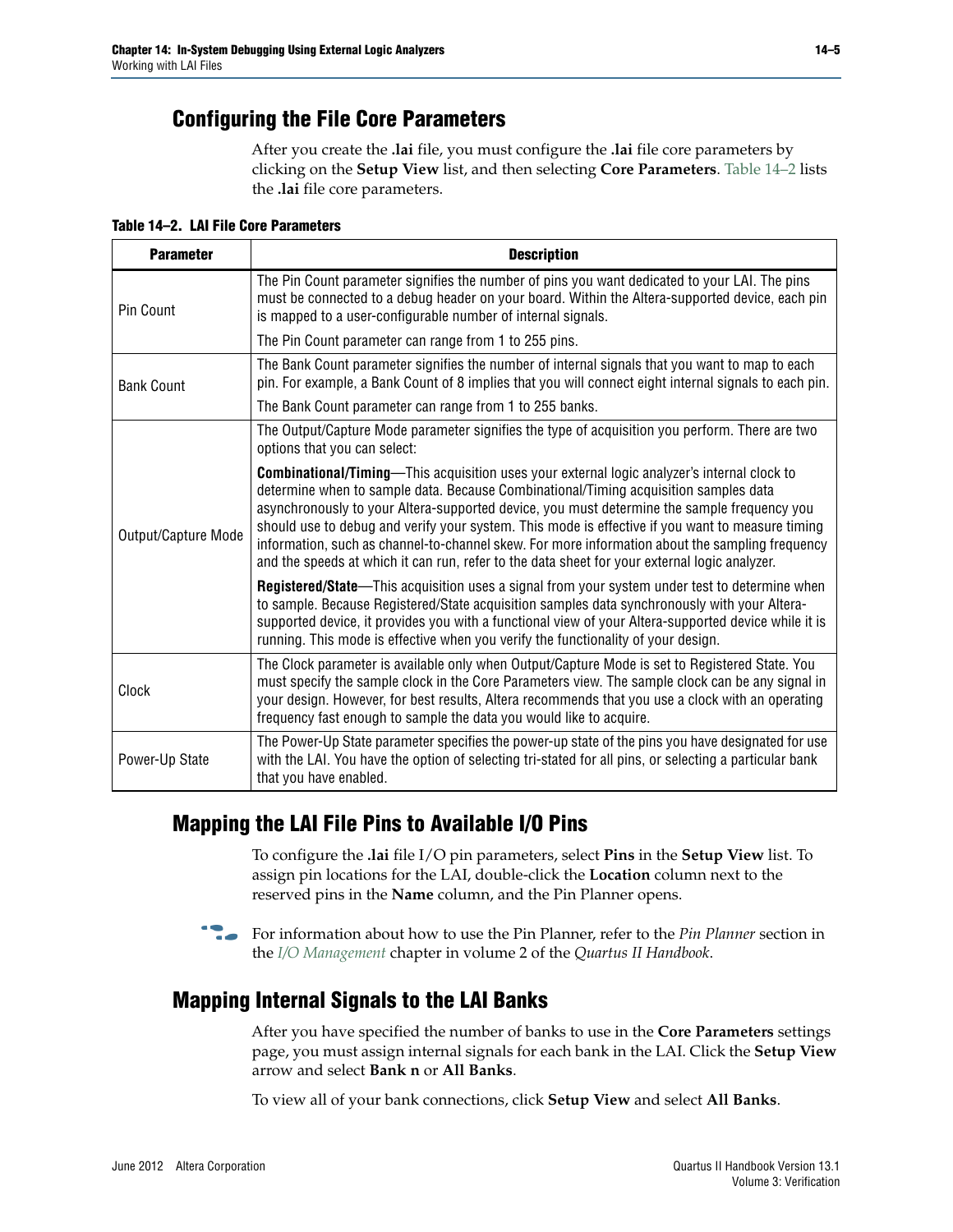#### **Using the Node Finder**

Before making bank assignments, on the View menu, point to **Utility Windows** and click **Node Finder**. Find the signals that you want to acquire, then drag and drop the signals from the **Node Finder** dialog box into the bank **Setup View**. When adding signals, use **SignalTap II: pre-synthesis** for non-incrementally routed instances and **SignalTap II: post-fitting** for incrementally routed instances.

As you continue to make assignments in the bank **Setup View**, the schematic of your LAI in the **Logical View** of your **.lai** file begins to reflect your assignments. Continue making assignments for each bank in the **Setup View** until you have added all of the internal signals for which you wish to acquire data.

## **Compiling Your Quartus II Project**

When you save your **.lai** file, a dialog box prompts you to enable the LAI instance for the active project. Alternatively, you can specify the **.lai** file your project uses in the **Global Project Settings** dialog box.

After you specify the name of your **.lai** file, you must compile your project. To compile your project, on the Processing menu, click **Start Compilation**.

To ensure that the LAI is properly compiled with your project, expand the entity hierarchy in the Project Navigator. (To display the Project Navigator, on the View menu, point to **Utility Windows** and click **Project Navigator**.) If the LAI is compiled with your design, the sld hub and sld multitap entities are shown in the project navigator [\(Figure 14–3\)](#page-5-0).

<span id="page-5-0"></span>

|  | Figure 14-3. Project Navigator |
|--|--------------------------------|
|  |                                |

|                                  | ogic Cells. | .C Registers: |
|----------------------------------|-------------|---------------|
| Stratix: EP1S10B672C7            |             |               |
| test                             | 136 (1)     | 81            |
| sld_multitap:auto_lai_0          | 35 (11)     | ם ו           |
| sld_hub:sld_hub_inst<br><b>+</b> | 100 (25)    | 65            |

## **Programming Your Altera-Supported Device Using the LAI**

After compilation completes, you must configure your Altera-supported device before using the LAI.

You can use the LAI with multiple devices in your JTAG chain. Your JTAG chain can also consist of devices that do not support the LAI or non-Altera, JTAG-compliant devices. To use the LAI in more than one Altera-supported device, create an **.lai** file and configure an **.lai** file for each Altera-supported device that you want to analyze.

h To configure a device or a set of devices for use with LAI, refer to *[Enabling the Logic](http://quartushelp.altera.com/current/master.htm#mergedProjects/program/lai/lai_pro_enabling_lai.htm) [Analyzer Interface](http://quartushelp.altera.com/current/master.htm#mergedProjects/program/lai/lai_pro_enabling_lai.htm)* in Quartus II Help.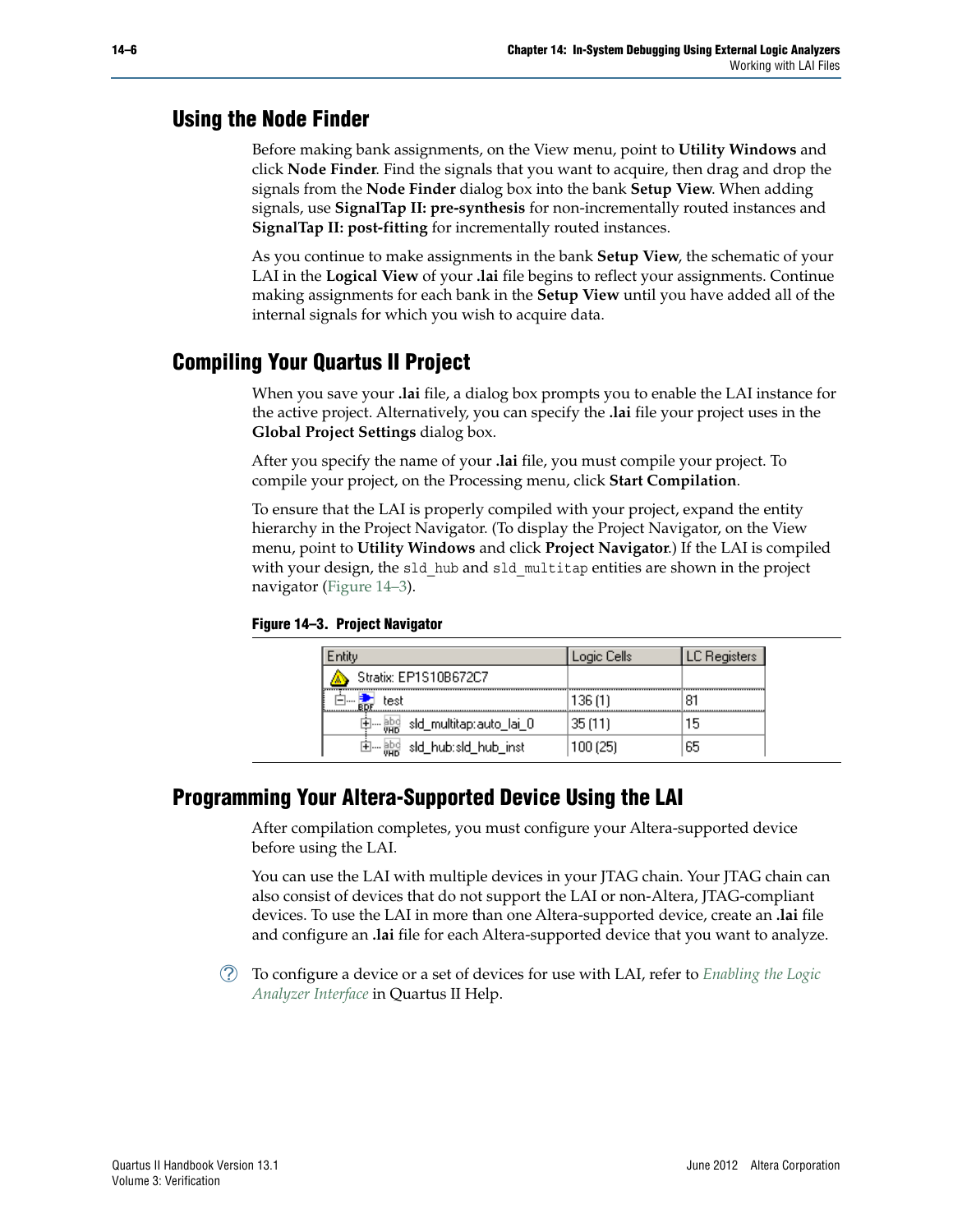# <span id="page-6-0"></span>**Controlling the Active Bank During Runtime**

When you have programmed your Altera-supported device, you can control which bank you map to the reserved **.lai** file output pins. To control which bank you map, in the schematic in the logical view, right-click the bank and click **Connect Bank** [\(Figure 14–4](#page-6-2)).

|                             |                        | Pin        | <b>Node</b> |             |              |             |
|-----------------------------|------------------------|------------|-------------|-------------|--------------|-------------|
| Bank 0                      | <b>Core Parameters</b> |            | Index       | <b>Type</b> | <b>Alias</b> | <b>Name</b> |
| 617                         | <b>Undo</b>            | $Ctrl + Z$ | n           | œ           | State Clock  |             |
| Bank:                       | Redo                   | Ctrl+Y     |             | D           |              | addr[2]     |
| 717<br>lauto lai 0          | Rename Bank F2         |            |             | ⋻           |              | addr[1]     |
| ,,,,,,,,,,,,,,,,,,,,,,,,,,, |                        |            | з           | D           |              | addr[0]     |
|                             | Connect Bank           |            | 4           | ⋻           |              | data[2]     |
|                             | Tri-state Pins         |            | 5           | ⊵           |              | data[1]     |
|                             |                        |            | 6           | D           |              | data[0]     |
|                             |                        |            |             | o           |              |             |

<span id="page-6-2"></span>**Figure 14–4. Configuring Banks**

#### **Acquiring Data on Your Logic Analyzer**

To acquire data on your logic analyzer, you must establish a connection between your device and the external logic analyzer.



## <span id="page-6-1"></span>**Using the LAI with Incremental Compilation**

The Incremental Compilation feature in the Quartus II software allows you to preserve the synthesis and fitting results of your design. This is an effective feature for reducing compilation times if you only modify a portion of a design or you wish to preserve the optimization results from a previous compilation.

The Incremental Compilation feature is well suited for use with LAI since LAI comprises a small portion of most designs. Because LAI consists of only a small portion of your design, incremental compilation helps to minimize your compilation time. Incremental compilation works best when you are only changing a small portion of your design. Incremental compilation yields an accurate representation of your design behavior when changing the **.lai** file through multiple compilations.

 $\mathcal{P}$  For further details on how to use Incremental Compilation with the LAI, refer to *[Enabling the Logic Analyzer Interface](http://quartushelp.altera.com/current/master.htm#mergedProjects/program/lai/lai_pro_enabling_lai.htm)* in Quartus II Help.